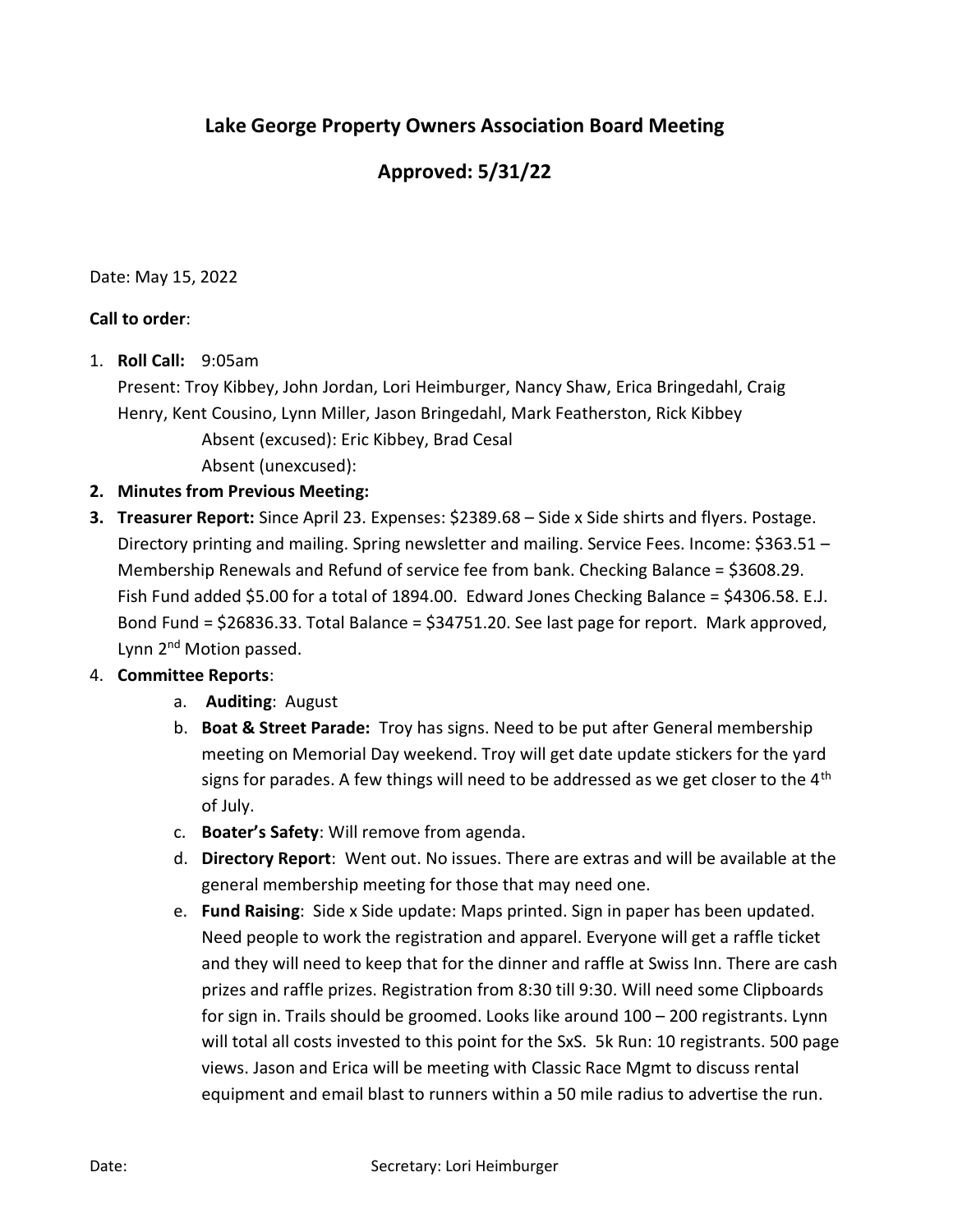Will need shirt count 2 weeks before event and order what is needed plus some extra to sell. Trying to figure out what to do between the run and street parade. Have some sort of something in between events to keep people downtown. Mike is making awards for top finishers – mantle piece instead of medals. Clare county does not want the road closed concerned about safety. We may need volunteers to spot and keep traffic in check for runners and walkers safety. Will have a sheriff at the start of Arbor. Will announce the run at the meeting to spark interest. Need to research our classification for insurance to get a discount on event insurance.

- f. Hospitality: Check on coffee pots and purchase coffee and cookies. Rick will get coffee and cookies for Memorial Day. Need to be there 1 hour before to get coffee made. Need a few more signs for membership meetings and 5k run as well as updated date for 4<sup>th</sup> July. Lori will check costs with Allegra to see if we can get them at cost. Kent approved and John  $2<sup>nd</sup>$ . Motion passed.
- g. Lake Quality: Water treatment schedule in the PLM newsletter. May 9 was first spray and then monthly through summer
- h. Membership: 10 renewals since last meeting. Hoping that more will come at the meeting.
- i. Merchandise: Will remove from agenda.
- j. Newsletter/Website: went out no returns.
- k. Township Liaison: Nothing
- l. Community Liaison: Nothing
- m. Fish Committee: Nothing. Some discussion about number of fish in lake, there is not a lot of structure in the lake to support fish.
- 5. Old Business: nothing
- 6. New Business: Memorial Day Membership Meeting. 9am to be there to start coffee and set up meeting.
- 7. Correspondence: None
- 8. Adjourned: 10:365am Lynn 1<sup>st</sup> Approved, Kent 2<sup>nd</sup> Motion passed

Next Meeting June 11 at 10am township hall.